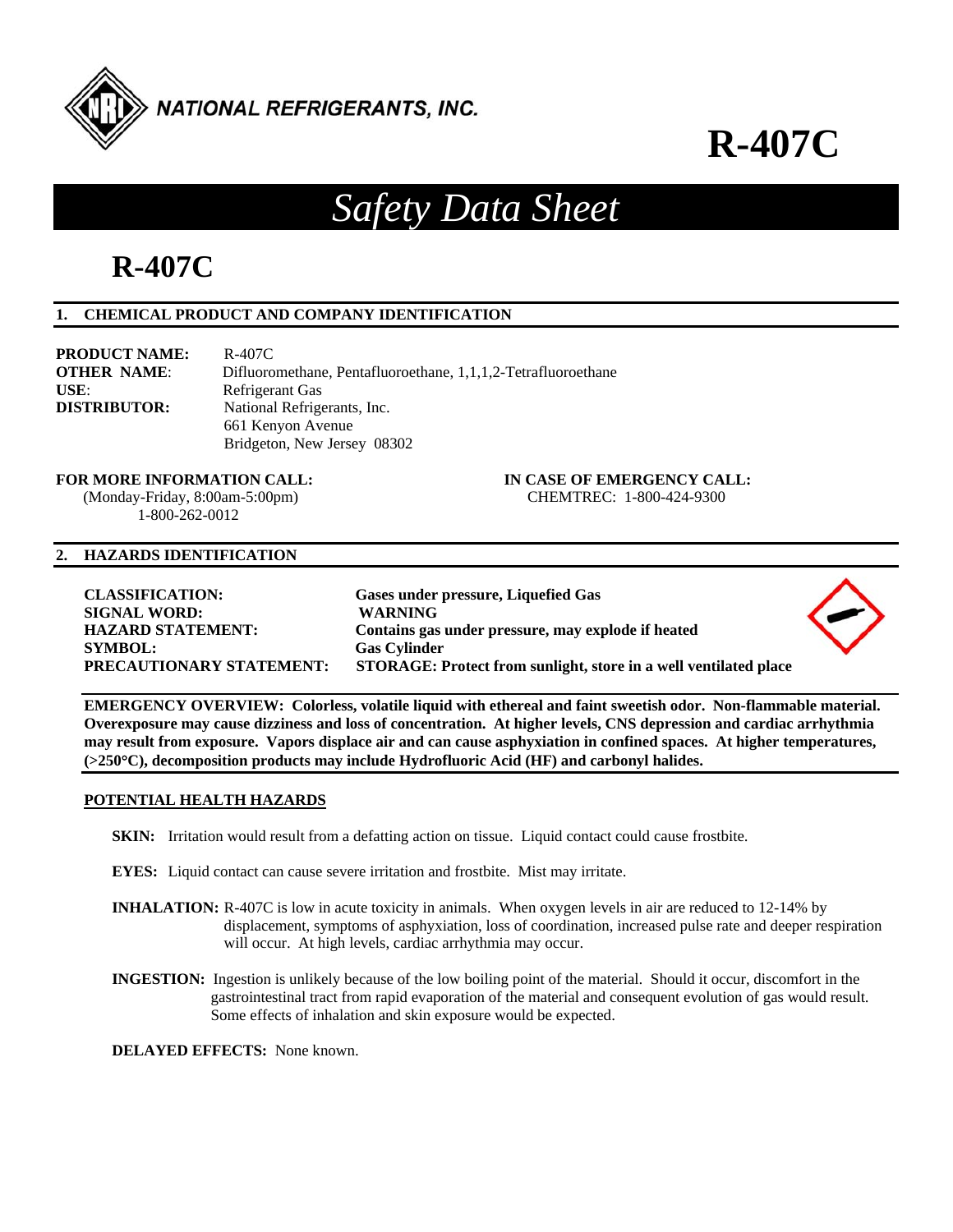

#### **3. COMPOSITION / INFORMATION ON INGREDIENTS**

| <b>INGREDIENT NAME</b>                  | <b>CAS NUMBER</b> | WEIGHT % |
|-----------------------------------------|-------------------|----------|
| Difluoromethane (HFC-32)                | $75-10-5$         | 23       |
| Pentafluoroethane (HFC-125)             | 354-33-6          | 25       |
| $1,1,1,2$ -Tetrafluoroethane (HFC-134a) | 811-97-2          | 52       |

#### **COMMON NAME and SYNONYMS**

R-22; HCFC-22

There are no impurities or stabilizers that contribute to the classification of the material identified in Section 2

#### **4. FIRST AID MEASURES**

- **SKIN:** Promptly flush skin with water until all chemical is removed. If there is evidence of frostbite, bathe (do not rub) with lukewarm (not hot) water. If water is not available, cover with a clean, soft cloth or similar covering. Get medical attention if symptoms persist.
- **EYES:** Immediately flush eyes with large amounts of water for at least 15 minutes (in case of frostbite water should be lukewarm, not hot) lifting eyelids occasionally to facilitate irrigation. Get medical attention if symptoms persist.
- **INHALATION:** Immediately remove to fresh air. If breathing has stopped, give artificial respiration. Use oxygen as required, provided a qualified operator is available. Get medical attention. Do not give epinephrine (adrenaline).
- **INGESTION:** Ingestion is unlikely because of the physical properties and is not expected to be hazardous. Do not induce vomiting unless instructed to do so by a physician.
- **ADVICE TO PHYSICIAN:** Because of the possible disturbances of cardiac rhythm, catecholamine drugs, such as epinephrine, should be used with special caution and only in situations of emergency life support. Treatment of overexposure should be directed at the control of symptoms and the clinical conditions.

#### **5. FIRE FIGHTING MEASURES**

#### **FLAMMABLE PROPERTIES**

**FLASH POINT:** Gas, not applicable per DOT regulations **FLASH POINT METHOD:** Not applicable **AUTOIGNITION TEMPERATURE:** Unknown for mixture **UPPER FLAME LIMIT (volume % in air):** None\* **LOWER FLAME LIMIT (volume % in air):** None\* \*Based on ASHRAE Standard 34 with match ignition **FLAME PROPAGATION RATE (solids):** Not applicable **OSHA FLAMMABILITY CLASS:** Not applicable

#### **EXTINGUISHING MEDIA:**

Use any standard agent – choose the one most appropriate for type of surrounding fire (material itself is not flammable)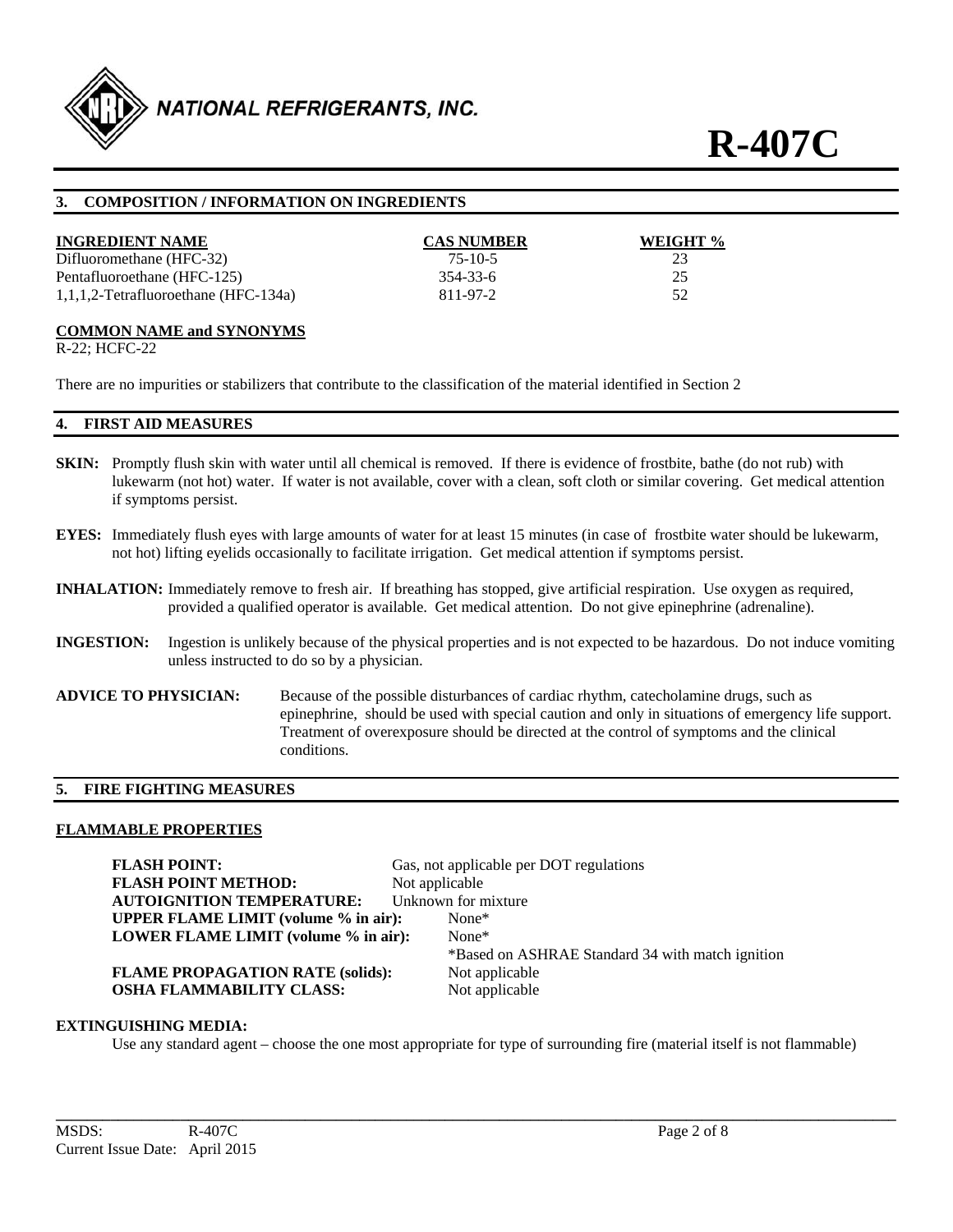

#### **UNUSUAL FIRE AND EXPLOSION HAZARDS:**

 R-407C is not flammable at ambient temperatures and atmospheric pressure. However, this material will become combustible when mixed with air under pressure and exposed to strong ignition sources. Contact with certain reactive metals may result in formation of explosive or exothermic reactions under specific conditions (e.g. very high temperatures and/or appropriate pressures).

#### **SPECIAL FIRE FIGHTING PRECAUTIONS/INSTRUCTIONS**:

 Firefighters should wear self-contained, NIOSH-approved breathing apparatus for protection against possible toxic decomposition products. Proper eye and skin protection should be provided. Use water spray to keep fire-exposed containers cool.

#### **6. ACCIDENTAL RELEASE MEASURES**

**IN CASE OF SPILL OR OTHER RELEASE:** (Always wear recommended personal protective equipment.) Evacuate unprotected personnel. Product dissipates upon release. Protected personnel should remove ignition sources and shut off leak, if without risk, and provide ventilation. Unprotected personnel should not return to the affected area until air has been tested and determined safe, including low-lying areas.

#### **Spills and releases may have to be reported to Federal and/or local authorities. See Section 15 regarding reporting requirements.**

#### **7. HANDLING AND STORAGE**

**NORMAL HANDLING:** (Always wear recommended personal protective equipment.)

 Avoid breathing vapors and liquid contact with eyes, skin or clothing. Do not puncture or drop cylinders, expose them to open flame or excessive heat. Use authorized cylinders only. Follow standard safety precautions for handling and use of compressed gas cylinders.

R-407C should not be mixed with air above atmospheric pressure for leak testing or any other purpose.

#### **STORAGE RECOMMENDATIONS:**

 Store in a cool, well-ventilated area of low fire risk and out of direct sunlight. Protect cylinder and its fittings from physical damage. Storage in subsurface locations should be avoided. Close valve tightly after use and when empty.

#### **INCOMPATIBILITIES:**

Freshly abraded aluminum surfaces at specific temperatures and pressures may cause a strong exothermic reaction. Chemically reactive metals: potassium, calcium, powdered aluminum, magnesium, and zinc.

#### **8. EXPOSURE CONTROLS / PERSONAL PROTECTION**

#### **ENGINEERING CONTROLS:**

 Provide local ventilation at filling zones and areas where leakage is probable. Mechanical (general) ventilation may be adequate for other operating and storage areas.

#### **PERSONAL PROTECTIVE EQUIPMENT**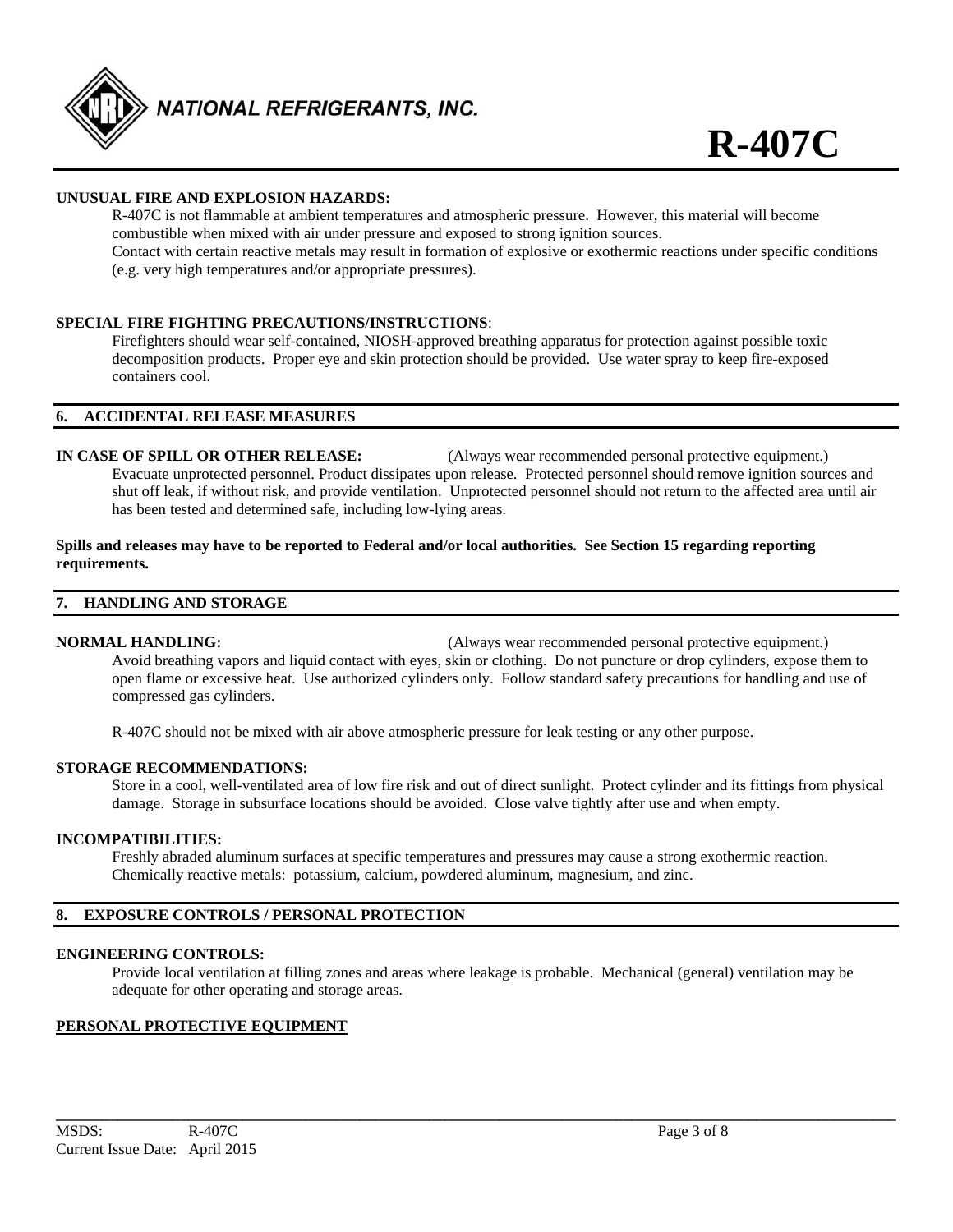

#### **SKIN PROTECTION:**

 Skin contact with refrigerant may cause frostbite. General work clothing and gloves (leather) should provide adequate protection. If prolonged contact with the liquid or gas is anticipated, insulated gloves constructed of PVA, neoprene or butyl rubber should be used. Any contaminated clothing should be promptly removed and washed before reuse.

#### **EYE PROTECTION:**

 For normal conditions, wear safety glasses. Where there is reasonable probability of liquid contact, wear chemical safety goggles.

#### **RESPIRATORY PROTECTION:**

None generally required for adequately ventilated work situations. For accidental release or non-ventilated situations, or release into confined space, where the concentration may be above the PEL of 1,000 ppm, use a self-contained, NIOSH approved breathing apparatus or supplied air respirator. For escape: use the former or a NIOSH-approved gas mask with organic vapor canister.

#### **ADDITIONAL RECOMMENDATIONS:**

 Where contact with liquid is likely, such as in a spill or leak, impervious boots and clothing should be worn. High dose-level warning signs are recommended for areas of principle exposure. Provide eyewash stations and quick-drench shower facilities at convenient locations. For tank cleaning operations, see OSHA regulations, 29 CFR 1910.132 and 29 CFR 1910.133.

| <b>EXPOSURE GUIDELINES</b> |                  |                 |                         |
|----------------------------|------------------|-----------------|-------------------------|
| <b>INGREDIENT NAME</b>     | <b>ACGIH TLV</b> | <b>OSHA PEL</b> | <b>OTHER LIMIT</b>      |
| Difluoromethane            | None             | None            | $*1000$ ppm TWA $(8hr)$ |
| Pentafluoroethane          | None             | None            | $*1000$ ppm TWA $(8hr)$ |
| 1,1,1,2-Tetrafluoroethane  | None             | None            | $*1000$ ppm TWA $(8hr)$ |

 $=$  Workplace Environmental Exposure Level (AIHA)

**OTHER EXPOSURE LIMITS FOR POTENTIAL DECOMPOSITION PRODUCTS:**  Hydrogen Fluoride: ACGIH TLV: 2 ppm ceiling, 0.5 TLV-TWA

#### **9. PHYSICAL AND CHEMICAL PROPERTIES**

| <b>APPEARANCE:</b>                     | Clear, colorless liquid and vapor      |
|----------------------------------------|----------------------------------------|
| <b>PHYSICAL STATE:</b>                 | Gas at ambient temperatures            |
| <b>MOLECULAR WEIGHT:</b>               | 86.2                                   |
| <b>CHEMICAL FORMULA:</b>               | $CH_2F_2$ , $CF_3CHF_2$ , $CH_2FCF_3$  |
| <b>ODOR:</b>                           | Faint ethereal odor                    |
| $SPECIFIC GRAVITY (water = 1.0):$      | 1.16 @ 21.1 °C (70 °F)                 |
| <b>SOLUBILITY IN WATER (weight %):</b> | Unknown                                |
| pH:                                    | Neutral                                |
| <b>BOILING POINT:</b>                  | $-43^{\circ}$ C ( $-45.4^{\circ}$ F)   |
| <b>FREEZING POINT:</b>                 | Not determined                         |
| <b>VAPOR PRESSURE:</b>                 | 156.2 psia @ 70°F                      |
|                                        | 356.7 psia @ 130°F                     |
| <b>VAPOR DENSITY</b> (air $= 1.0$ ):   | 3.0                                    |
| <b>EVAPORATION RATE:</b>               | $>1$ COMPARED TO: CC1 <sub>4</sub> = 1 |
| % VOLATILES:                           | 100                                    |
| <b>ODOR THRESHHOLD:</b>                | Not established                        |
|                                        |                                        |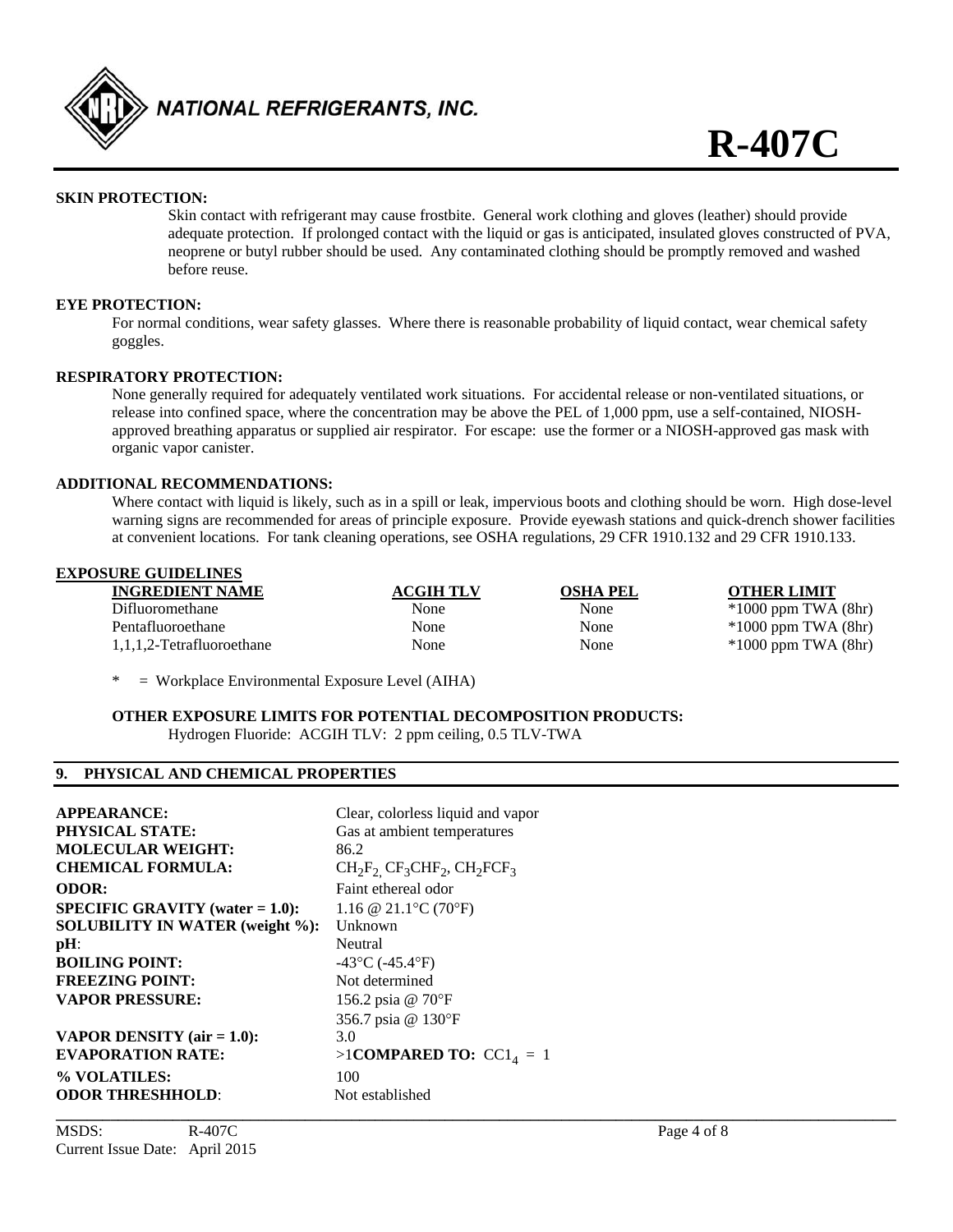

**R-407C**

| <b>FLAMMABILITY:</b>                     | Not applicable                   |
|------------------------------------------|----------------------------------|
| <b>LEL/UEL:</b>                          | None/None                        |
| <b>RELATIVE DENSITY:</b>                 | 1.16 g/cm <sup>3</sup> at 21.1 C |
| <b>PARTITION COEFF (n-octanol/water)</b> | Not applicable                   |
| <b>AUTO IGNITION TEMP:</b>               | Not Determined                   |
| <b>DECOMPOSITION TEMPERATURE:</b>        | $>250^{\circ}$ C                 |
| <b>VISCOSITY:</b>                        | Not applicable                   |
|                                          |                                  |

**FLASH POINT:** Not applicable

(Flash point method and additional flammability data are found in Section 5.)

### **10. STABILITY AND REACTIVITY**

#### **NORMALLY STABLE? (CONDITIONS TO AVOID):**

The product is stable.

 Do not mix with oxygen or air above atmospheric pressure. Any source of high temperature, such as lighted cigarettes, flames, hot spots or welding may yield toxic and/or corrosive decomposition products.

#### **INCOMPATIBILITIES:**

 (Under specific conditions: e.g. very high temperatures and/or appropriate pressures) – Freshly abraded aluminum surfaces (may cause strong exothermic reaction). Chemically active metals: potassium, calcium, powdered aluminum, magnesium and zinc.

#### **HAZARDOUS DECOMPOSITION PRODUCTS:**

Halogens, halogen acids and possibly carbonyl halides.

#### **HAZARDOUS POLYMERIZATION:**

Will not occur.

#### **11. TOXICOLOGICAL INFORMATION**

#### **IMMEDIATE (ACUTE) EFFECTS:**

| $HFC-32:$  | $LC_{50}$ : Inhalation 4 hr. (rat) - 520,000 ppm / Cardiac Sensitization threshold (dog) 350,000 ppm           |
|------------|----------------------------------------------------------------------------------------------------------------|
| $HFC-125:$ | $LC_{50}$ : Inhalation 4 hr. (rat) - > 800,000 ppm / Cardiac Sensitization threshold (dog) 75,000 ppm          |
| HFC-134a:  | LC <sub>50</sub> : Inhalation 4 hr. (rat) - > 500,000 ppm / Cardiac Sensitization threshold (dog) > 80,000 ppm |

#### **DELAYED (SUBCHRONIC AND CHRONIC) EFFECTS:**

| $HFC-32:$   | Teratogenic NOEL (rat and rabbit) $-50,000$ ppm      |
|-------------|------------------------------------------------------|
|             | Subchronic inhalation (rat) $NOEL - 50,000$ ppm      |
| $HFC-125$ : | Teratogenic NOEL (rat and rabbit) $-50,000$ ppm      |
|             | Subchronic inhalation (rat) NOEL - $\geq$ 50,000 ppm |
|             | Chronic NOEL $-10,000$ ppm                           |
|             |                                                      |

HFC-134a: Teratogenic NOEL (rat and rabbit) – 40,000 ppm Subchronic inhalation (rat) NOEL – 50,000 ppm Chronic NOEL – 10,000 ppm

#### **REPEATED DOSE TOXICITY:**

Lifetime inhalation exposure of male rats was associated with a small increase in salivary gland fibrosarcomas.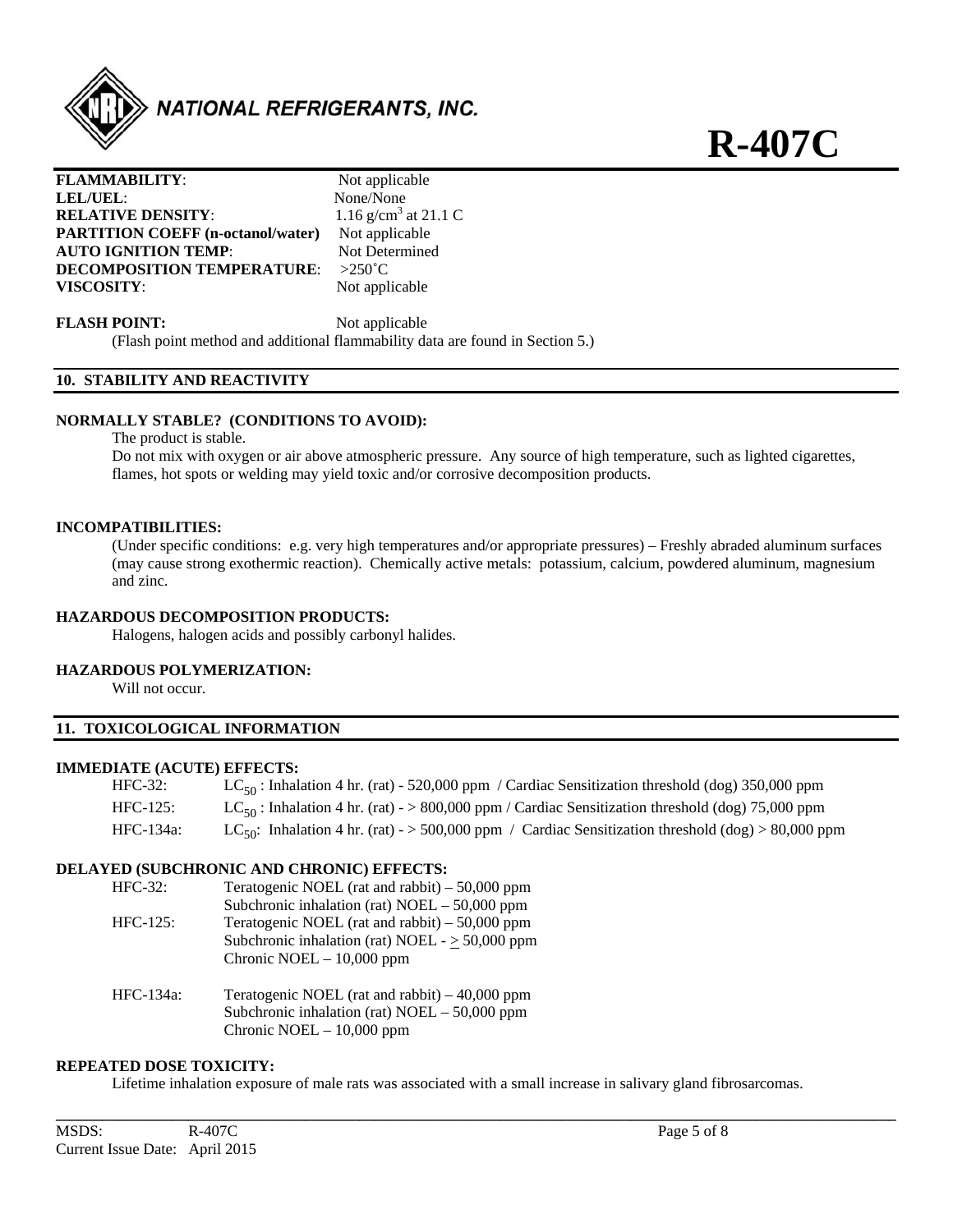

### **OTHER DATA:**

HFC-32, HFC-125, HFC-134a: Not active in four genetic studies

#### **FURTHER INFORMATION**:

Acute effects of rapid evaporation of the liquid may cause frostbite. Vapors are heavier than air and can displace oxygen causing difficulty breathing or suffocation. May cause cardiac arrhythmia.

#### **POTENTIAL HEALTH HAZARDS**

**SKIN:** Irritation would result from a defatting action on tissue. Liquid contact could cause frostbite.

**EYES:** Liquid contact can cause severe irritation and frostbite. Mist may irritate.

- **INHALATION:** R-407C is low in acute toxicity in animals. When oxygen levels in air are reduced to 12-14% by displacement, symptoms of asphyxiation, loss of coordination, increased pulse rate and deeper respiration will occur. At high levels, cardiac arrhythmia may occur.
- **INGESTION:** Ingestion is unlikely because of the low boiling point of the material. Should it occur, discomfort in the gastrointestinal tract from rapid evaporation of the material and consequent evolution of gas would result. Some effects of inhalation and skin exposure would be expected.

**DELAYED EFFECTS:** None known.

**Ingredients found on one of the OSHA designated carcinogen lists are listed below.** 

| <b>INGREDIENT NAME</b><br>No ingredients listed in this section | <b>NTP STATUS</b> | <b>IARC STATUS</b> | <b>OSHA LIST</b> |
|-----------------------------------------------------------------|-------------------|--------------------|------------------|
| <b>12. ECOLOGICAL INFORMATION</b>                               |                   |                    |                  |

**Degradability (BOD):** R-407C is a gas at room temperature; therefore, it is unlikely to remain in water. **Octanol Water Partition Coefficient:** Unknown for mixture

#### **13. DISPOSAL CONSIDERATIONS**

#### **RCRA**

**Is the unused product a RCRA hazardous waste if discarded?** Not a hazardous waste. **If yes, the RCRA ID number is:** Not applicable.

#### **OTHER DISPOSAL CONSIDERATIONS:**

 Disposal must comply with federal, state, and local disposal or discharge laws. R-407C is subject to U.S. Environmental Protection Agency Clean Air Act Regulations Section 608 in 40 CFR Part 82 regarding refrigerant recycling.

The information offered here is for the product as shipped. Use and/or alterations to the product such as mixing with other materials may significantly change the characteristics of the material and alter the RCRA classification and the proper disposal method.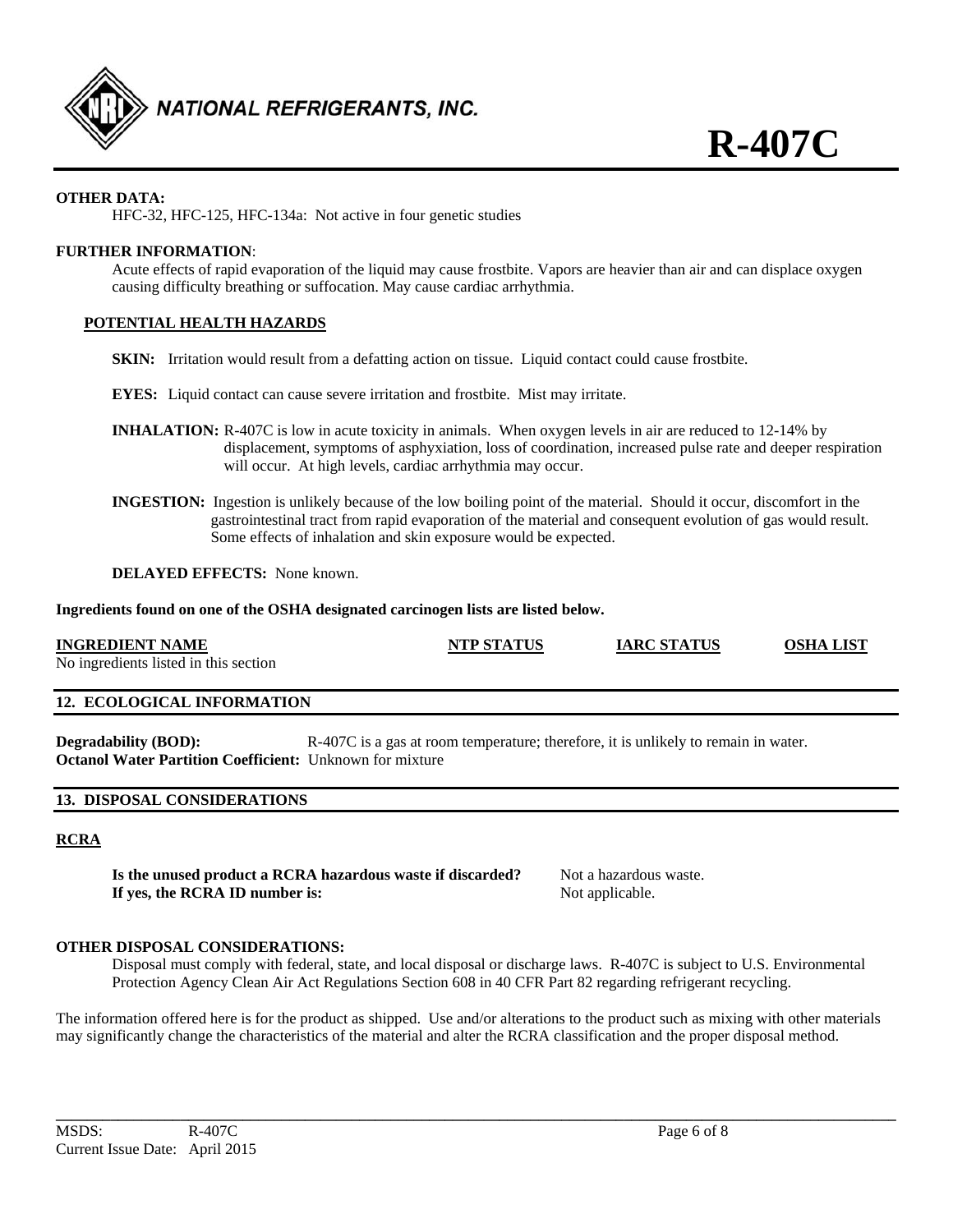

#### **14. TRANSPORT INFORMATION**

| <b>US DOT ID NUMBER:</b>     | UN3340                 |
|------------------------------|------------------------|
| US DOT PROPER SHIPPING NAME: | Refrigerant gas R 407C |
| <b>US DOT HAZARD CLASS:</b>  | 2.2                    |
| US DOT PACKING GROUP:        | Not applicable         |

For additional information on shipping regulations affecting this material, contact the information number found in Section 1.

#### **15. REGULATORY INFORMATION**

#### **TOXIC SUBSTANCES CONTROL ACT (TSCA)**

**TSCA INVENTORY STATUS:** Components listed on the TSCA inventory **OTHER TSCA ISSUES:** Subject to Section 12(b) export notification. May contain 0-10 ppm Ethane, 2-chloro-1,1,1-trifluoro, CAS# 75-88-7

#### **SARA TITLE III / CERCLA**

"Reportable Quantities" (RQs) and/or "Threshold Planning Quantities" (TPQs) exist for the following ingredients.

| <b>INGREDIENT NAME</b>                | SARA / CERCLA RO (lb.) | <b>SARA EHS TPO (lb.)</b> |
|---------------------------------------|------------------------|---------------------------|
| No ingredients listed in this section |                        |                           |

**Spills or releases resulting in the loss of any ingredient at or above its RQ requires immediate notification to the National Response Center [(800) 424-8802] and to your Local Emergency Planning Committee.** 

**SECTION 311 HAZARD CLASS:** IMMEDIATE PRESSURE

#### **SARA 313 TOXIC CHEMICALS:**

The following ingredients are SARA 313 "Toxic Chemicals". CAS numbers and weight percents are found in Section 2.

#### **INGREDIENT NAME COMMENT**

No ingredients listed in this section

#### **STATE RIGHT-TO-KNOW**

In addition to the ingredients found in Section 2, the following are listed for state right-to-know purposes.

#### **INGREDIENT NAME WEIGHT % COMMENT**

No ingredients listed in this section

#### **ADDITIONAL REGULATORY INFORMATION:**

R-407C is subject to U.S. Environmental Protection Agency Clean Air Act Regulations at 40 CFR Part 82.

**WARNING: Do not vent** to the atmosphere. To comply with provisions of the U.S. Clean Air Act, any residual must be recovered. **Contains Pentafluoroethane (HFC-125), Difluoromethane (HFC-32), and Tetrafluoroethane (HFC-134a)**, greenhouse gases which may contribute to global warming.

#### **WHMIS CLASSIFICATION (CANADA):**

 This product has been evaluated in accordance with the hazard criteria of the CPR and the MSDS contains all the information required by the CPR.